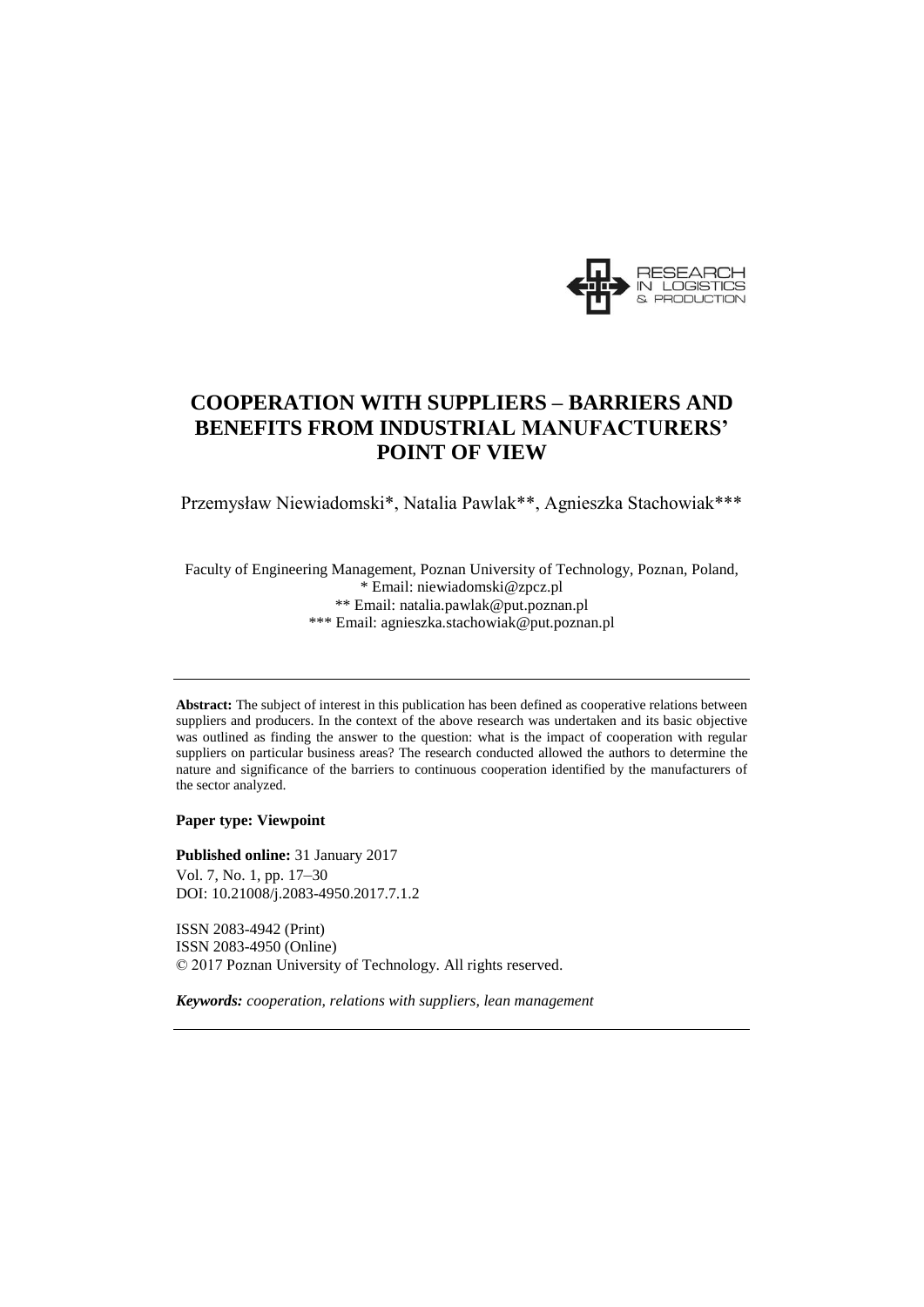#### **1. INTRODUCTION**

Conditions in which companies currently operate are continuously changing. The XXI century is the new management reality, which is forcing companies to choose new patterns of operation (Skrzypek, 2003) and to search for new sources of increasing the value of the company. It is the identification and effective management of these factors that determines the existence and development of the company in the market in the long term.

Opportunities for development and growth of companies do not solely depend on the ability to satisfy consumer needs. They are also consequence of the limitations of raw materials availabiity, capital, technology and human resources. In the sector of agricultural machinery manufacturers that the following paper is refering to, the essential sources of achieving competitive advantage are the cost, the technology implemented, the approach to innovation, solutions applied for production, as well as knowledgeable staff. Nevertheless, companies operating on the Polish market of agricultural machinery increasingly feel the need to develop complex systems of cooperation, which essentially depend on the size of their market share, the development strategy implemented, the perceived limitations and powers of the managerial staff. The strategy of cooperation is introduced gradually, as knowledge of its principles, instruments and relevance to the strategic objectives of the company are different among enterprises. The goal of cooperation between enterprises is that material goods from production companies playing the role of suppliers ended up in the sphere of production of the company playing the role of the recipient (Fertsch, 2003). It is worth mentioning that cooperation should be established in a flexible manner, noting that its level depends on the skills and abilities to define the relationship and communication between partners (Grzybowska, 2005).

In the highly competitive environment it is not enough to declare the company's orientation for cooperation, but it is essential to properly understand the essence of such orientation and its actual implementation in running business conditions.

What are the benefits of ongoing cooperation of manufacturing enterprise with its key suppliers? In theory, it is commonly known by everyone including the owner, manager or employee. Can this knowledge be trusted? Is it full and sufficient, yet tailored to the specific needs of the sector? Or is it only intuitive knowledge not supported with results of any research? These are important questions, especially as according to observations by A. Kaleta exploring knowledge, reaching information often deeply hidden, hard to find, is a condition of making rational decisions and striving for development (Kaleta, 2016).

Searching for the best management methods, many entrepreneurs benefits from the experience of others. In most cases there is no individual research; it is safer, faster and, above all, cheaper to reach the finished pattern, which is part of this publication.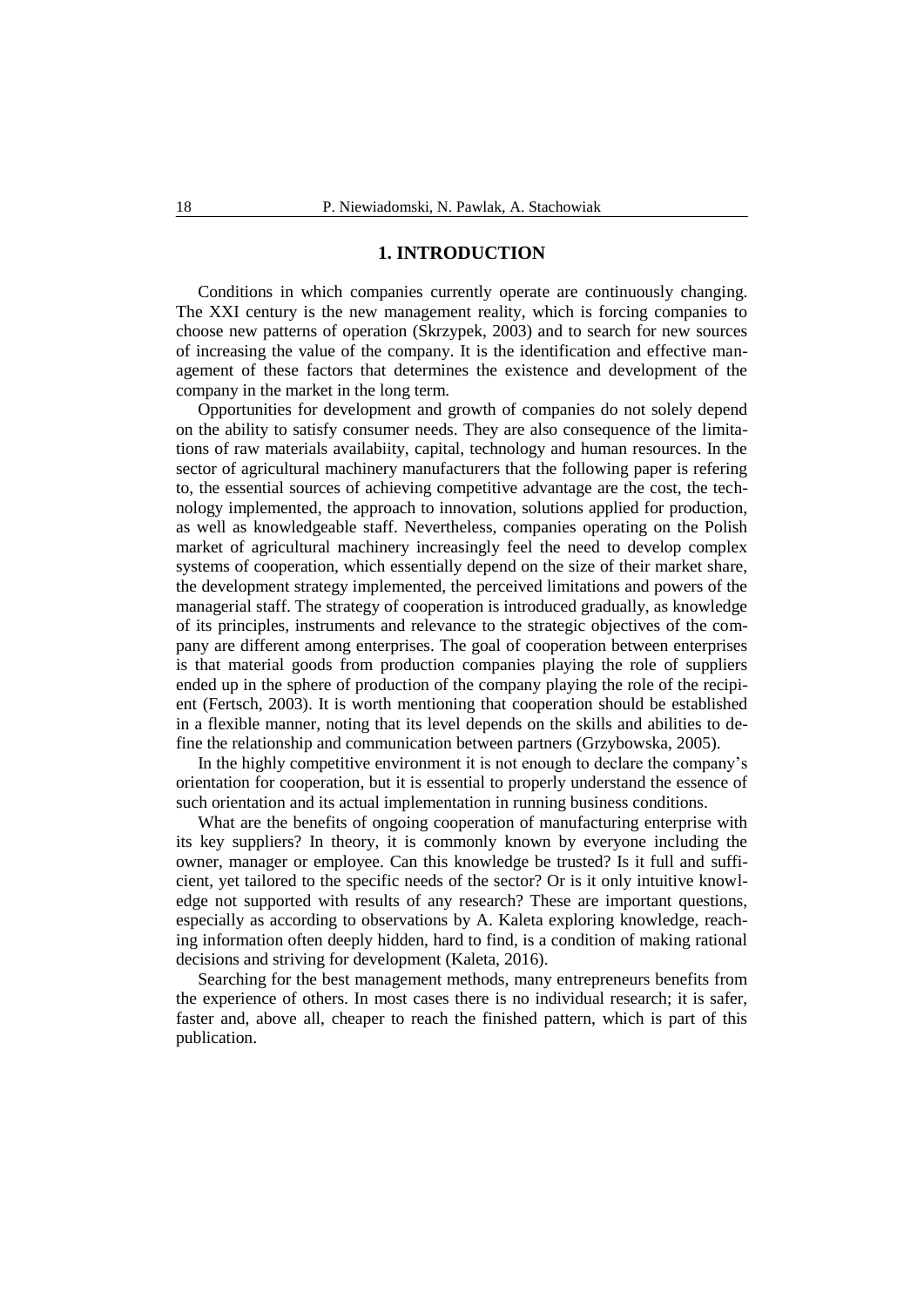Starting from the above presented considerations, the authors determined that the object of interest in this publication is to be the cooperation within the supplier - producer system. It was also found that when analysing the cooperation between enterprises the premises which tend contemporary manufacturers to create complex systems of cooperation should be considered (Nowak, 2012).

In the context of the above in this publication the research was undertaken, striving for (1) Determining what is the impact of cooperation with regular suppliers on particular business areas? (2) Determining the essence and significance of the obstacles to continuous cooperation according to the manufacturers within the sector analyzed.

It seems that relatively little scientific recognition and complexity of the problems in the business practice justify treating these issues as a subject of research, which makes this publication important contribution to theory and practice, especially as the practice of business management offers variety of difficult situations, full of contradictions and dilemmas, as well as failures (Lichtarski, 2015). The issues presented do not cover the complexity of this subject. Publishing requirements necessitated the selection of the issues presented. The issues presented in the text should be treated as a context influencing the wider and better understanding of issues relating to long-term cooperation as an attribute of a lean organization,which is mainly applied for organization of production of standard products to the needs of the market. These products are developed in optimized processes of design and manufacture, with use of specialized equipment (Fertsch, 2005).

## **2. COOPERATION IN THEORY AND PRACTICE OF LEAN ORGANIZATIONS**

Innovative companies are looking for solutions possibilities using new ways of thinking and operating (Tomczak-Horyn & Knosala, 2016). New concepts of development management emerge – and they are more dynamic, flexible. Often they are not yet defined, operationalized, nevertheless, they set new directions for thinking about strategic management (Kaleta, 2016). Inevitable need to change existing models of management and operation of companies is their natural consequence (Walentynowicz, 2013).

More and more companies appreciate the approach to management in which the reference point is the so called "leaness". The lean approach tomanagement flexibly and continuously meets the challenges of variability of demand, increased customer demands, and thus gives the opportunity for further development, which according to the authors, is a desirable feature of any organization. Lean management is achieving such efficiency that makes the company more flexible, lean, skilled and trained. Lean company is building its organization and managing its processes so as not to incur unnecessary costs associated with the operation under the huge organizational structure, oversized warehouses, unnecessary transporta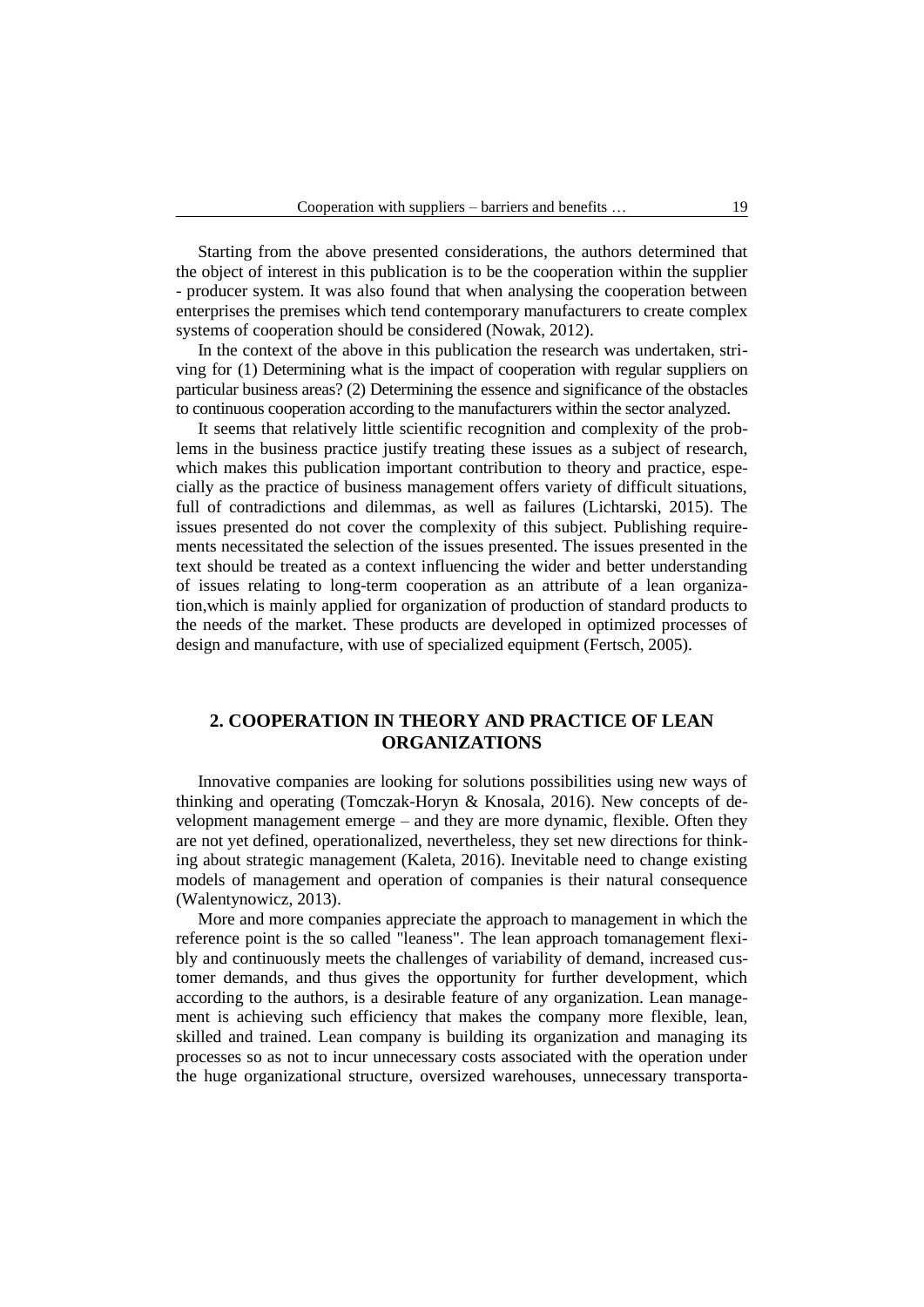tion or excessively complex administrative work, etc. The concept of lean company is focused on the elimination of all forms of waste, not only in the area of production, product design or the technology, but also concerning relations with environment. Nowadays, due to the rapid changes taking place in the environment, rising costs, the risk of failure, the implementation of complex investment projects without the cooperation with this dynamic environment is virtually impossible (Lewandowska, 2014). As a result of the cooperation companies over time build extensive economic bonds, technical and social, which in perspective make relationships with partners a complex management, marketing, social, logistic and cultural problem (Światowiec, 2006).The close cooperation between companies operating in the industrial markets, based on the principles of partnership, enables fast operation and diagnosis of the changing needs and expectations, customer preferences depending on the situation and organizational, technology and marketing development. The relationships between the customer and the supplier often rely on the joint introduction of new products, product improvement and the development of mutually compatible IT systems. In this case, the previously built partnership between the parties facilitates the introduction of new solutions and implementation of joint research (Szymczak & Urbaniak, 2006). In the context of the above the parties invloved in relationships must ensure relationships development and maintenance, interactivity, long-term nature, emotional context, and profitability of the transaction (Harker, 1999). Long-term cooperation must relate to the continuous search for new values with partners and share of the benefits within the system and partnership agreements covering the entire period of market activity of the system (Gordon, 2001). According to S. Hunt and R. Morgan cooperation is to create bonds of trust between the supplier and the recipient. The authors identify four areas that appear in the company, i.e. relationships with suppliers, relationships with intermediaries, relationships with customers, relationships within the company (Otto, 2004).

The partnership requires the company to design and adapt processes and communication tools, technology and people in such a way that they form the value expected from a supplier of a company. In the context of the above I. Gordon emphasizes the crucial role of partnership, not only with customers but also with external partners: suppliers, agents, shareholders and financial institutions. It becomes essential to create the chain of the partnership within the company between individual cells and employees (Gordon, 2001).

Practical experience of the authors of this study predispose them to conclude that manufacturers focus primarily on building relationships with customers and employees within the company. The relationships with the environment in a broader sense are neglected, omitted or just signaled. It is confirmed in the research of A. Klimek and H. Włodarkiewicz- Klimek (2003), noting that one of the most important issues of logistics in contemporary companies is customer service.

Relatively little attention is devoted to building a long-term cooperation with such elements of marketing environment, as suppliers, cooperators, shareholders, local authorities, local government and market competitors (Światowiec, 2008).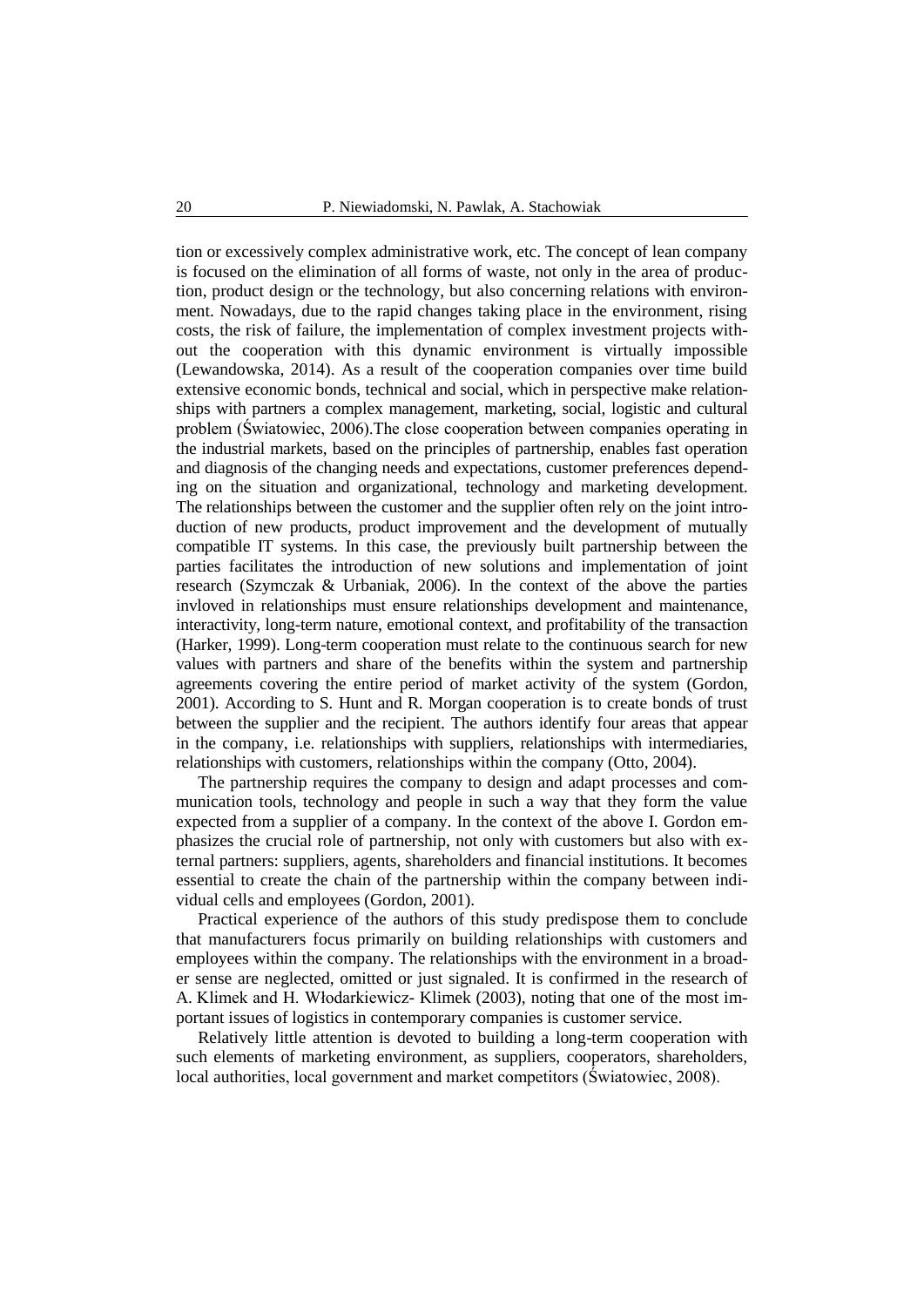It should be emphasized that it is the processes associated with the supply that is an important aspect of corporate management, which determine the success or failure of the company on the market (Łuczak 2008). In contemporary industrial enterprises the way to increase competitiveness, both in terms of cost reduction and increase of the attractiveness of company's products is believed to be the area connected with the supply. It is well integrated purchases sources that have become an important aspect of creating competitive advantage among companies operating in the conditions of global supply chains. Therefore the increasing market demands contribute to the evolution and development of extensive cooperation within this area. This is very important, especially since the main task of corporate logistics is to efficiently supply all the materials necessary to carry out continuous and rhythmic operation (Nogalski & Niewiadomski, 2016).

Therefore, according to the authors, contemporary environment requires that enterprises applied systemic and comprehensive approach to cooperation. Achieving the goals established by the company therefore depends on harmonization of a number of instruments in the field of logistics and marketing. They are a set of methods to reduce costs at any moment of material flow through the company.

Supply no longer focuses on products, instead considering the potential of suppliers. Supply takes proactive character, sets the networks and network management and the processes taking place within them (Bendkowski & Radziejowska, 2005).

To sum up, it should be emphasized that the main criterion for choosing a partner should be to minimize the total costs associated with the purchase of materials and maintenance of stock, and establishing a basis for the smooth running of production while ensuring an adequate level of quality of supplied materials. Proper approach to evaluation and selection of the best suppliers is essential here (Nogalski & Niewiadomski, 2013).

Considering sustainable market relations instead of individual transactions results in assuming that the relationships with suppliers, customers and other participants in the market environment are the assets. Such resources based on loyalty, are particularly noticeable in the practice of management and at the same time more and more frequently described in the literature phenomenon (Rudawska, 2008).

# **3. RESEARCH ON BARRIERS AND BENEFITS FROM COOPERATION WITH SUUPLIERS**

#### **3.1. The goal, object and subject of research**

The research referred to in this paper was conducted in July 2016. In the first stage of the research, which was of a preliminary character, the authors applied the method of literature studies (i.e.: Nowak, 2012) and expert consultations. The prelim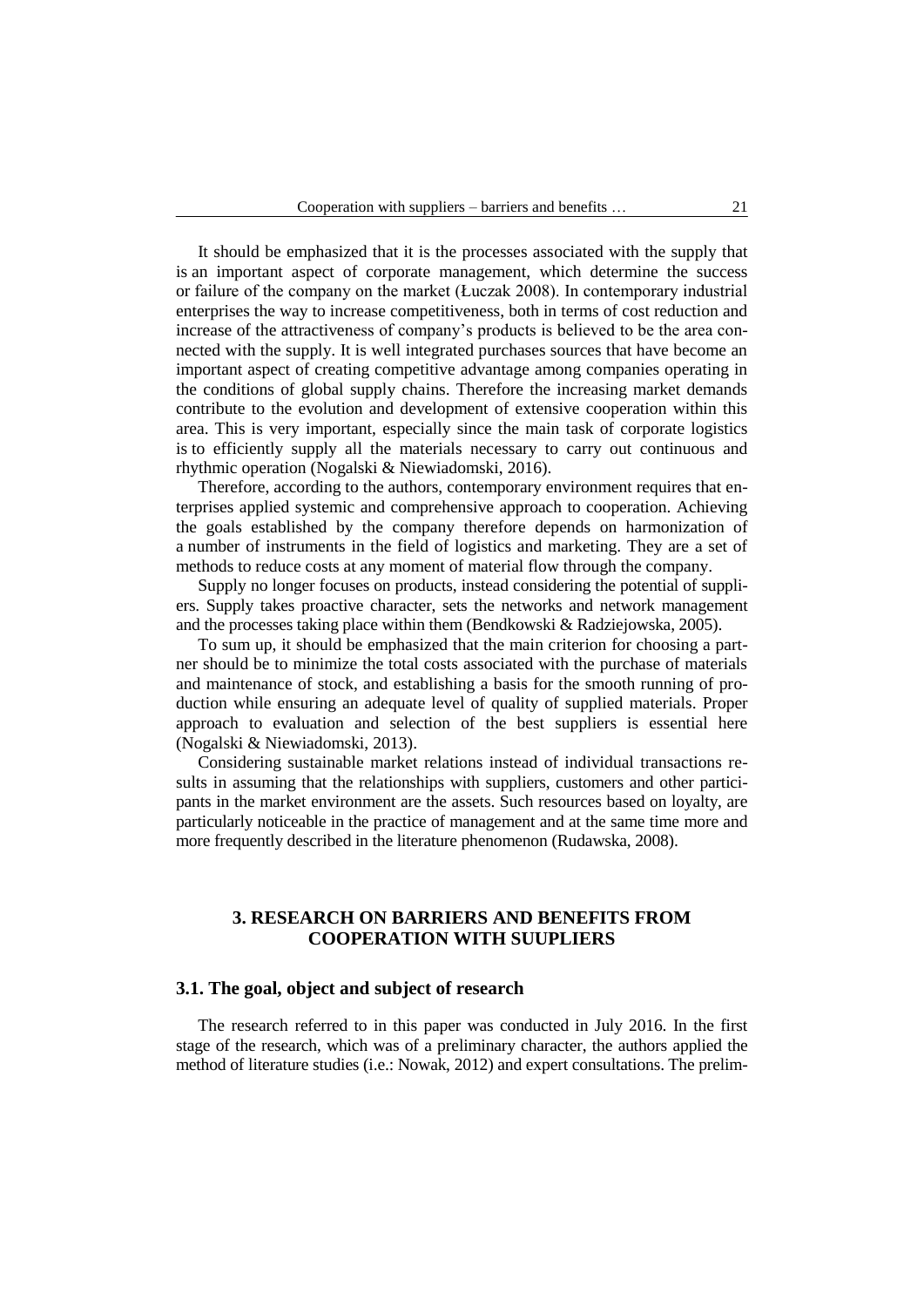inary stage conditioned the generic research aimed to determine the impact of cooperation and determination of the nature and significance of barriers to continuous cooperation with key suppliers in the opinion of selected manufacturers of spare parts. The goal of the preliminary research was identification of and discussion on potential benefits for parts manufacturers resulting from continuous cooperation with suppliers and determination what barriers inhibit such cooperation. Due to the very broad spectrum of analyzed factors, their ordering and grouping was based primarily on - carried out in among the group of experts - consultations. When selecting the consultants, their knowledge and experience in the field of purchases have been taken into account. In each case the consultants appointed were economically active people actively involved in the cooperative processes of enterprises, in which they operate. The primary objective of the research was developing the list of impact factors and the barriers and their discussion concerning the way of their definition (the methods of creative thinking were applied).

As a result, the final list of factors and barriers was developed, and moved to the new questionnaire; the questionnaire was developed to be used as a tool for the generic research. As a part of the research, twenty-five factors strongly influencing each business area were defined; their definitions and evaluation scale were developed as well. Since the introduction of more variables strongly complicates and prevents the formulation of conclusions, hence research has been limited only to that number of variables.

In the next stage of the research which was the generic stage, the list developed by the authors was delivered to fifty targeted managers who are representatives of companies analyzed. As mentioned before, the entities analyzed were the companies that produce parts and components for agricultural machines of domestic and foreign origin. The importance of each variable respondents rated with a scale from 1 to 5 points, where 1 – no impact, and 5 – very strong impact.

As in many statements by representatives of the management science the concern about its "practicality" is discussed, it is assumed that the primary value of the respondents' knowledge is basing on the so-called "best practices", i.e. examples of practical application of knowledge. In the context of the above mentioned, the research was directed to representatives of business practice. In the process of their selection, the following criteria were applied:

- Long-term cooperation of the respondent with the Spare Parts and Agricultural Machines Manufacturers "Fortschritt", as a partner of research;
- Willingness to participate in the research;
- Interest in the results of the research covered by the presented subject matter;
- Direct acquaintance of researchers, allowing experts to verify whether the candidate:
- has adequate practical experience in the sector;
- has the communication skills to facilitate the transfer of knowledge;
- transfers knowledge in a fair and conscientious way;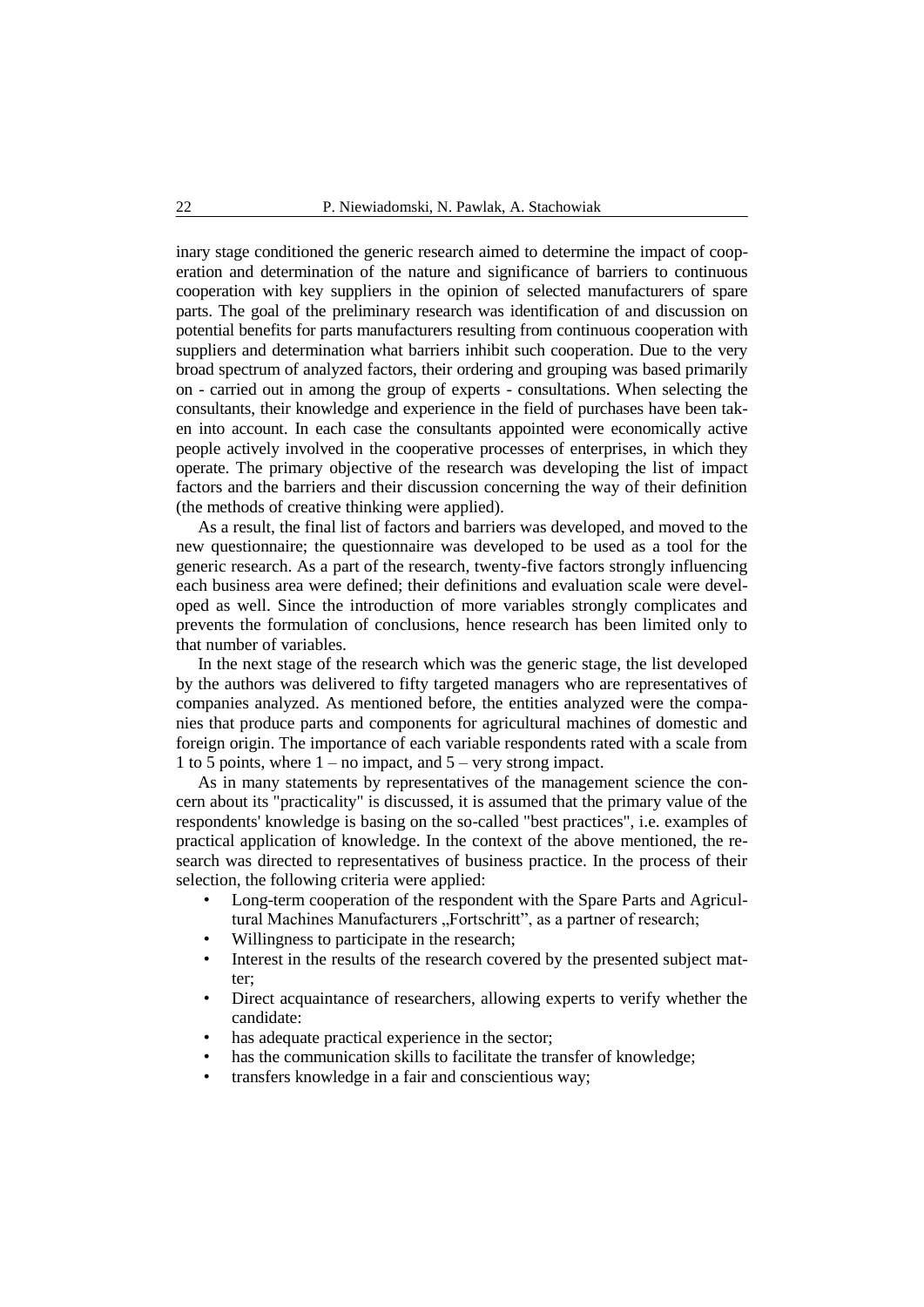- is ethical in his/her behavior:
- is independent in his/her judgments and opinions issued;
- has extensive, properly structured knowledge in the field.

## **3.2. Assessment of influence of cooperation with regular suppliers – analysis of benefits from producer's perspective**

The integration of the supply chain has now become the essence of modern management. It is worth noting that the cooperation in the supply chain today concerns not only logistics, but also the marketing, production, quality management, research and development, etc. The concept of supply chain management was developed as an alternative to the traditional way of understanding the relationship between suppliers and buyers in terms of constant antagonism and desire to use the bargaining power (Witkowski, 2010). In the context of the above, the primary goal of a questionnaire was to answer the question what is the impact of cooperation with regular suppliers on particular business area? The research results are shown in Table 1.

Due to the high market saturation and rapidly changing environment, companies need to know what to produce, how to produce and how and to whom to sell their product. Therefore, it becomes essential to take - on the basis of the available information from the partners - quick and effective decisions. This is confirmed by the results of studies in which 98% of companies indicated that cooperation with regular suppliers to the greatest extent determines the new implementations implying an increase in assortment of manufactured parts (average 4.50 out of 5 points). This results in an increase in capacity utilization (average 4,48na 5 points) and the increase in the number of produced parts (average 4,46 out of 5 points). These results are the confirmation of the fact that: "The preferential nature of relationships are given by the partners who start them, and the strategies that they implement in their operations" (Strategor, 1999, p. 256). The results of the research confirm that "income from the relationship" can take the character of: access to buyers, to complementary resources and capabilities (production capacity) of partners, the opportunity to learn and accumulation of technical and organizational knowledge and achieving economies of scale and scope of operations (Nowak, 2012).

The recent turmoil in the global economy caused that both practitioners and academics started to look for concepts and methods of management, striving for elimination of losses before they will appear in the production process. Reducing the costs of the enterprise, as a result of cooperation with suppliers, it is therefore an important stimulus implying implementation of Lean culture (average 4.42 out of 5 points).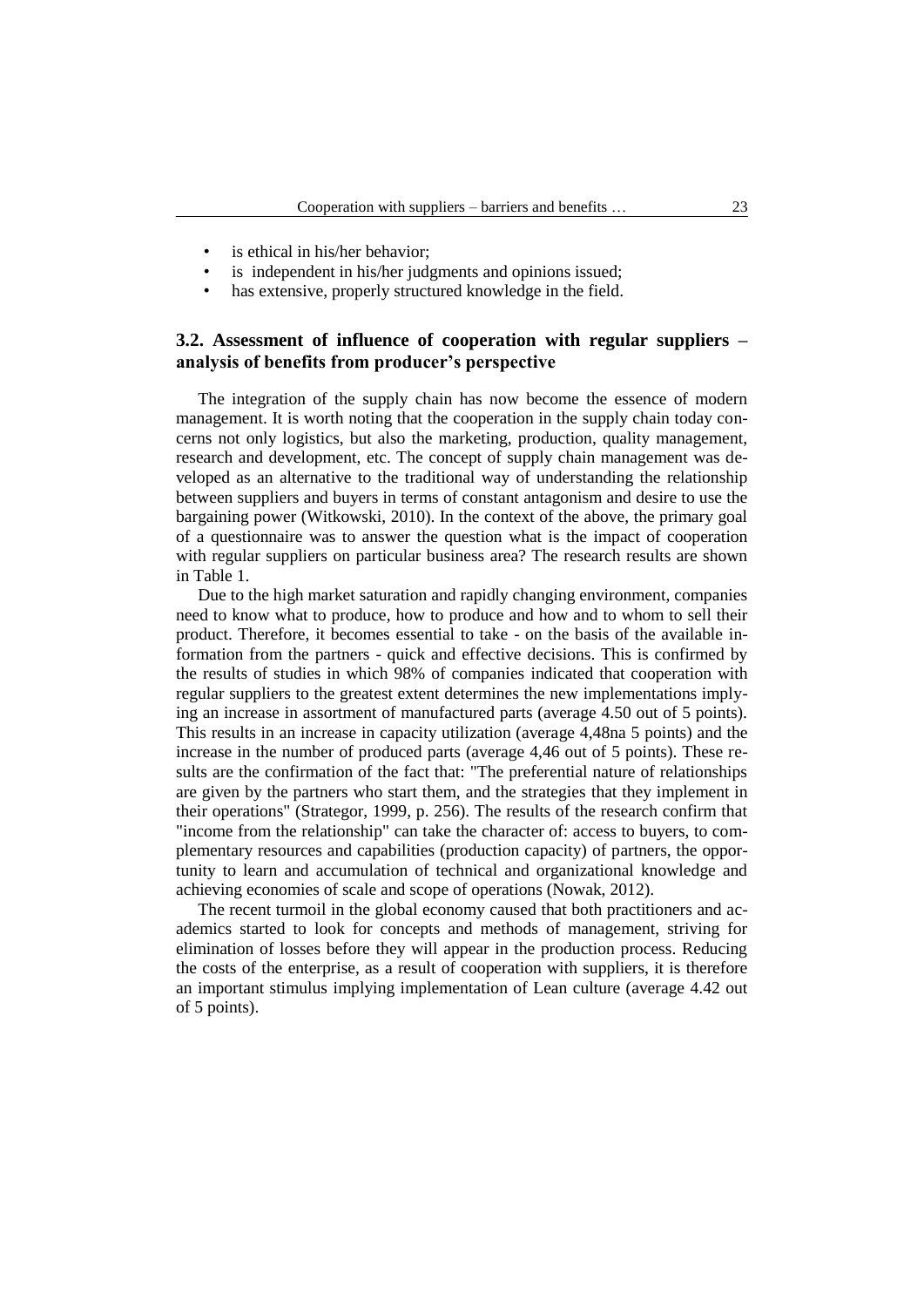| Nr.    | Area of potential benefits                                     | 3-has average impact<br>5- has very strong impact<br>1 | Average                      |      |      |      |      |
|--------|----------------------------------------------------------------|--------------------------------------------------------|------------------------------|------|------|------|------|
|        |                                                                |                                                        | $\mathfrak{D}$               | 3    | 4    | 5    |      |
| $O-1$  | Increased assortment of selected parts;<br>new implementations |                                                        |                              | 2,0  | 46,0 | 52,0 | 4,50 |
| $O-2$  | Increased capacity utilization                                 | $\overline{\phantom{a}}$                               | $\overline{\phantom{a}}$     | 4,0  | 44,0 | 52,0 | 4,48 |
| $O-3$  | Increased number of parts produced                             | $\overline{\phantom{a}}$                               | $\overline{\phantom{a}}$     | 4,0  | 46,0 | 50,0 | 4,46 |
| $O-4$  | Implementing lean culture                                      | $\overline{\phantom{a}}$                               | $\overline{\phantom{a}}$     | 6,0  | 46,0 | 48,0 | 4,42 |
| $0-5$  | Making a company more flexible                                 | $\overline{\phantom{a}}$                               | $\qquad \qquad \blacksquare$ | 2,0  | 54,0 | 44,0 | 4,42 |
| $O-6$  | Increase of comptences of employees                            | $\qquad \qquad -$                                      |                              | 4,0  | 58,0 | 38,0 | 4,34 |
| $O-7$  | Improved production processes                                  | $\overline{\phantom{a}}$                               | 2,0                          | 4,0  | 54,0 | 40,0 | 4,32 |
| $O-8$  | Improved quality of products offered                           | $\blacksquare$                                         | 2,0                          | 18,0 | 44,0 | 36,0 | 4,14 |
| $O-9$  | Improved useof means of production                             | $\blacksquare$                                         | 4,0                          | 18,0 | 42,0 | 36,0 | 4,10 |
|        | <b>O-10</b> Improved company's image                           | $\blacksquare$                                         | 2,0                          | 10,0 | 66,0 | 22,0 | 4,08 |
|        | <b>O-11</b> Improved return on sales                           | 2,0                                                    | 2,0                          | 20,0 | 44,0 | 32,0 | 4,02 |
|        | <b>O-12</b> Improved bargaining power                          | 2,0                                                    | $\Box$                       | 28,0 | 36,0 | 34,0 | 4,00 |
|        | <b>O-13</b> Improved competitive edge                          | $\overline{\phantom{a}}$                               | 2,0                          | 26,0 | 42,0 | 30,0 | 4,00 |
|        | <b>O-14</b> Improved quality of management                     | 2,0                                                    | $2{,}0$                      | 28,0 | 36,0 | 32,0 | 3,94 |
|        | <b>O-15</b> Increased profit                                   | 2,0                                                    | 2,0                          | 26,0 | 44,0 | 26,0 | 3,90 |
| $O-16$ | Investments in machines, devices and<br>infrastructure         | 2,0                                                    | 2,0                          | 28,0 | 42,0 | 26,0 | 3,88 |
| $O-17$ | Implementation of management systems<br>f.ex. iso              | 2,0                                                    | 2,0                          | 26,0 | 52,0 | 18,0 | 3,82 |
|        | <b>O-18</b> Increased income                                   | 2,0                                                    | 4,0                          | 30,0 | 42,0 | 22,0 | 3,78 |
| $O-19$ | Improved technical condition of<br>machines and devices        | 2,0                                                    | 6,0                          | 34,0 | 36,0 | 22,0 | 3,70 |
| $O-20$ | Sales and marketing management<br>system                       | 4,0                                                    | 4,0                          | 26,0 | 50,0 | 16,0 | 3,70 |
| $O-21$ | Investment in communication networks<br>(hardware, software)   | 2,0                                                    | 2,0                          | 54,0 | 24,0 | 18,0 | 3,54 |
|        | O-22 Improved internal communication                           | 2,0                                                    | 4,0                          | 62,0 | 20,0 | 12,0 | 3,36 |
|        | <b>O-23</b> Improved work organization                         | 8,0                                                    | 10,0                         | 30,0 | 42,0 | 10,0 | 3,36 |
|        | <b>O-24</b> Imrpived working conditions                        | 6,0                                                    | 16,0                         | 46,0 | 26,0 | 6,0  | 3,10 |
|        | <b>O-25</b> Care for natural environmenmt                      | 4,0                                                    | 28,0                         | 38,0 | 24,0 | 6,0  | 3,00 |

**Table 1.** Assessment of influence of cooperation with regular suppliers – benefits from producer's perspective; Source: Own work based on research results

Keeping the company in the conditions of a changing and competitive environment, and providing development opportunities requires the implementation of specific strategies, among which the authors distinguish the concept of flexible organization. According to the companies surveyed cooperation with suppliers has a large (54%) or very strong (44%) impact on flexibility of the company. Flexibility, which determines acquiring relevant competencies is treated as an antidote to pro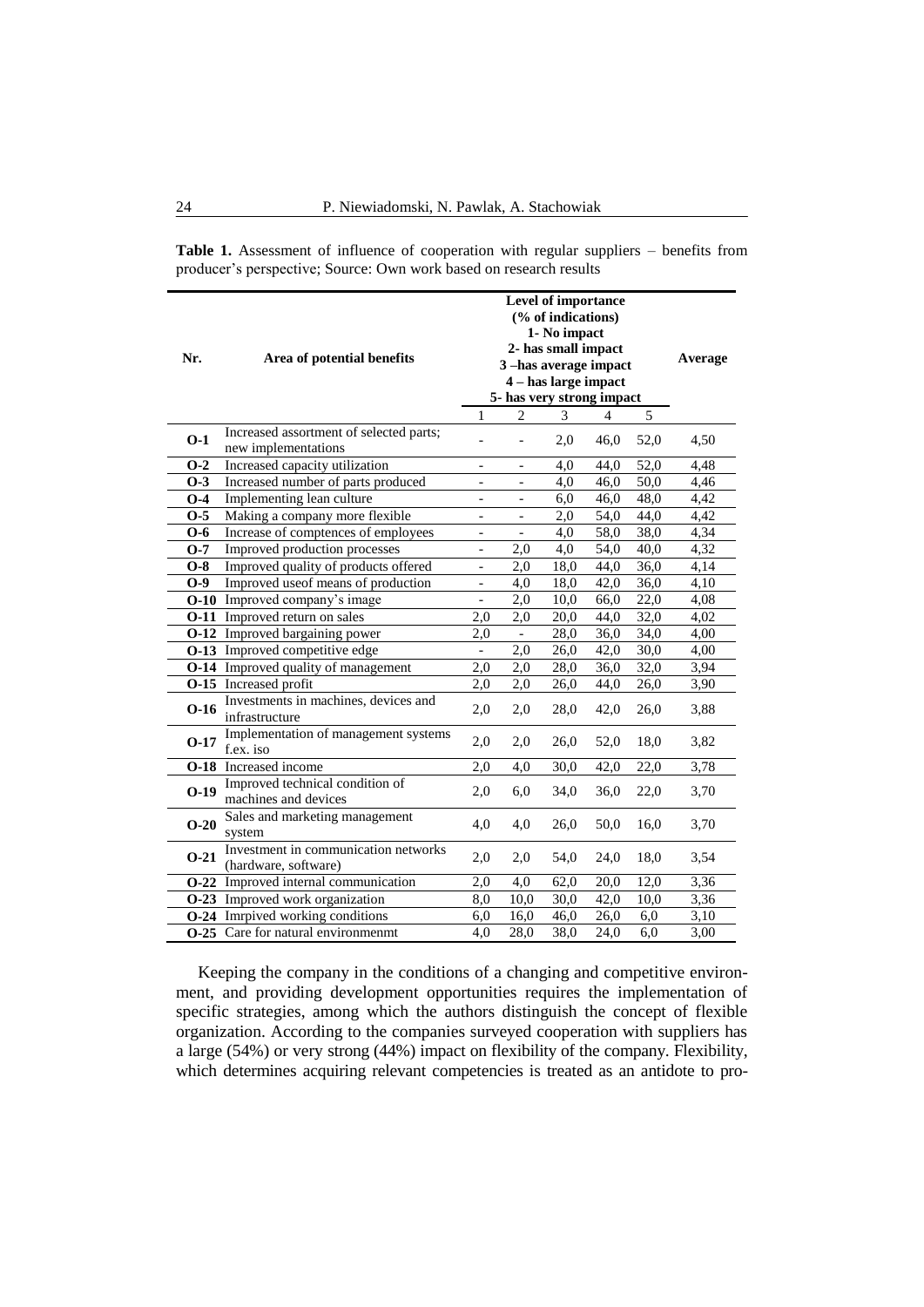gressive globalization and turbulence of the environment. Today, more and more companies are beginning to realize that it is high quality non-material resources that are difficult to parameterize which are much more valuable source of competitive advantage than many assets on the balance sheet (Niewiadomski, 2011). In the context of the above mentioned it is worth noting that according to the surveyed companies cooperation with suppliers has at least a large (58%) or very strong (38%) impact on the development of competences (including knowledge) of people employed there. Choosing continuous cooperation with regular suppliers significantly implies the areas that respondents hierarchized as follows:

- Improving manufacturing processes (average 4.32 out of 5 points),
- Improving the quality of our products (average 4.14 out of 5 points),
- Optimizing the use of means of production (average 4.10 out of 5 points),
- Improving the image of the company (average 4.08 out of 5 points),
- Improving return on sales (average 4.02 out of 5 points),
- Increasing the bargaining power (average 4.00 out of 5 points),
- Improving competitive position (average 4.00 out of 5 points).

The research conducted by the authors gave direction to strive for organizing the areas substantially implied by cooperation between producers and suppliers – external co-operators, which determines producers' success. The success of the company is the state intended, obtained within a certain time. To define the success of the company it is necessary to determine the values that are its determinant. For each company success can be seen in a different way, hence the hierarchy of values and experience of the individual in charge of the company, plays an important role which was used in the course of the presented research. It seems that the complexity of the problems and mere so far, scientific diagnosis justifies the selection of these issues as an object of scientific inquiry.

## **3.3. Barriers of development of cooperation from producers' perspective – idea and importance**

In the economic literature there are many limitations of functioning and development of enterprises described. These barriers can be divided into internal and external. The internal barriers are the factors related to the company, e.g. knowledge, attitudes and skills of entrepreneurs. While the external constraints are the elements relating to the enterprise's environment, which affect, among other things the direction of the implemented strategy. The degree of the impact of individual factors largely depends on the sector in which it is established. Proper identification of the existing barriers to enterprise development can help people who want to avoid at least some of the negative effects of the measures taken.

In the context of the above mentioned the following steps to be taken – among selected group of fifty companies – was the research striving for determination what are the barriers to the development of long-term cooperation between the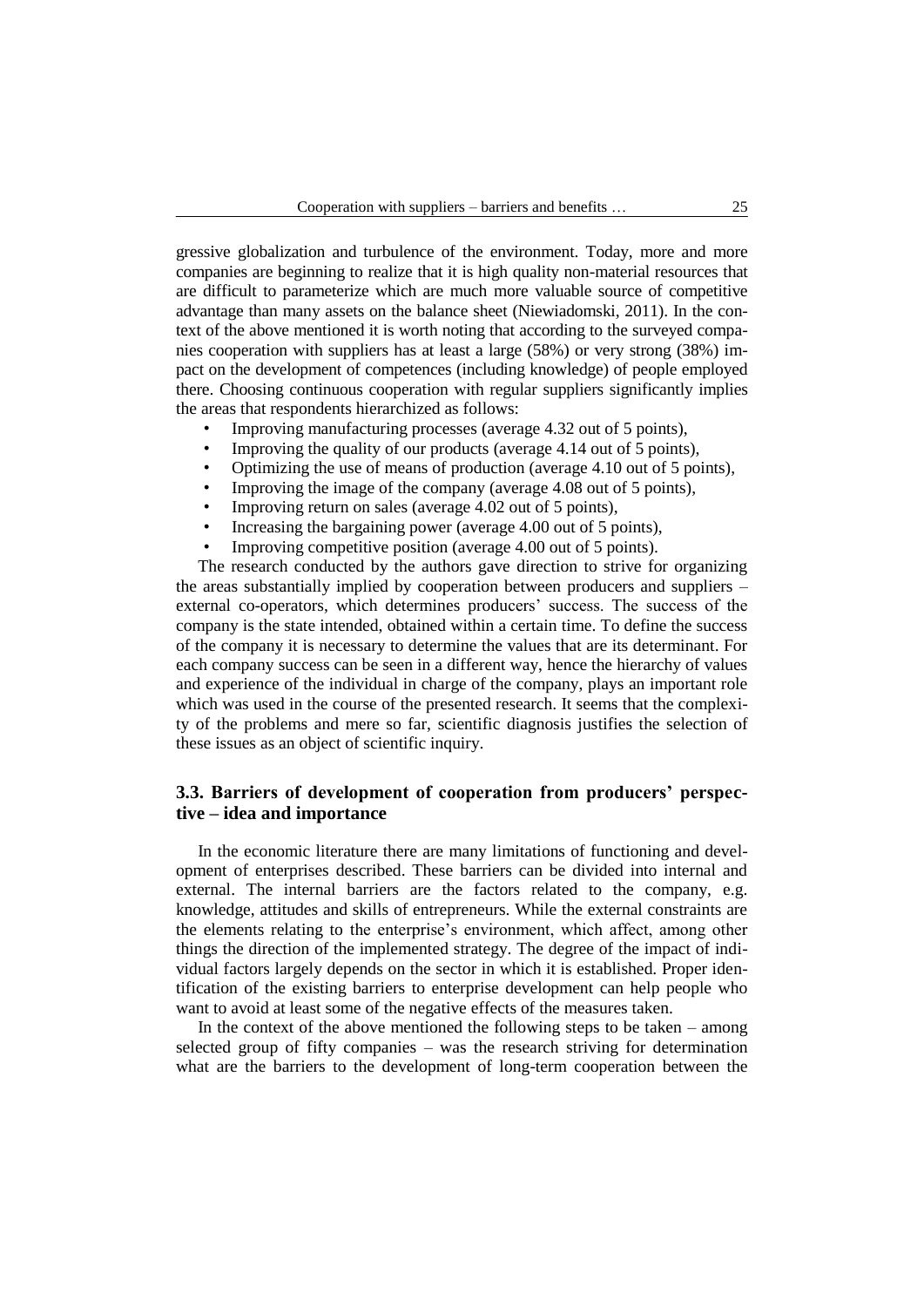manufacturer operating in the sector of agricultural mechanization and its suppliers? The research results are shown in Table 2.

| Nr.    | <b>Barriers to cooperation</b>                                    |              | Level of importance (% of<br>indications) |      |                |                   |         |
|--------|-------------------------------------------------------------------|--------------|-------------------------------------------|------|----------------|-------------------|---------|
|        |                                                                   | $\mathbf{1}$ | $\overline{2}$                            | 3    | $\overline{4}$ | $\overline{5}$    | Average |
| $B-1$  | Location (distance between partners)                              | 2,0          | 2,0                                       | 10,0 | 44,0           | 42,0              | 4,22    |
| $B-2$  | Quality, timeliness in the log-run<br>perspective concerns        | 2,0          | 2,0                                       | 14,0 | 38,0           | 44,0              | 4,22    |
| $B-3$  | Fear of problems with width of<br>assortment and its availability | 2,0          | 4,0                                       | 12,0 | 38,0           | 44,0              | 4,18    |
| $B-4$  | Fear of innovativeness, its lack, market<br>based fitness         | 2,0          | 4,0                                       | 12,0 | 52,0           | 30,0              | 4,04    |
| $B-5$  | To burdensome legal and formal aspects                            |              | 2,0                                       | 30,0 | 38,0           | 30,0              | 3.96    |
| $B-6$  | To low entering barriers                                          | 2,0          | 4,0                                       | 18,0 | 48,0           | 28,0              | 3,96    |
| $B-7$  | Lack of trust                                                     | 2,0          | 6,0                                       | 28,0 | 38,0           | 26,0              | 3,80    |
| $B-8$  | Fear of suppliers taking the employees                            | 4,0          | 4,0                                       | 32,0 | 38,0           | 22,0              | 3,70    |
| $B-9$  | Lack of full information from suppliers                           | 2,0          | 6,0                                       | 30,0 | 44,0           | 18,0              | 3,70    |
| $B-10$ | Fear of changing cooperation conditions                           | 4,0          | 4,0                                       | 30,0 | 44,0           | 18,0              | 3,68    |
| $B-11$ | Fear of not keeping agreement<br>conditions                       | 2,0          | 4,0                                       | 34,0 | 46,0           | 14,0              | 3,66    |
| $B-12$ | Financial condition of suppliers                                  | 2,0          | 2,0                                       | 46,0 | 36,0           | 14,0              | 3,58    |
| $B-13$ | Low level of modern solutions at<br>suppliers                     | 4,0          | 2,0                                       | 44,0 | 34,0           | 16,0              | 3,56    |
| $B-14$ | To low stock levels at suppliers                                  | 2,0          | 2,0                                       | 52,0 | 28,0           | 16,0              | 3,54    |
| $B-15$ | Fear of unjustified price increase                                | 4,0          | 4,0                                       | 42,0 | 34,0           | 16,0              | 3,54    |
| $B-16$ | Lack of recommendations                                           | 2,0          | 2,0                                       | 50,0 | 34,0           | $\overline{12,0}$ | 3,52    |
| $B-17$ | Fear of information leaks                                         | 2,0          | 8,0                                       | 54,0 | 22,0           | 14,0              | 3,38    |
| $B-18$ | Lack of compatibility, unmatched<br>business models               | 6,0          | 22,0                                      | 34,0 | 22,0           | 16,0              | 3,20    |
| $B-19$ | Fear of dependency on suppliers                                   | 6,0          | 16,0                                      | 48,0 | 14,0           | 16,0              | 3,18    |
| $B-20$ | Fear of diversification and losing<br>bargaining powers           | 4,0          | 22,0                                      | 42,0 | 20,0           | 12,0              | 3,14    |
| $B-21$ | Fear of losing customers (taken by<br>suppliers directly)         | 8,0          | 24,0                                      | 42,0 | 14,0           | 12,0              | 2,98    |
| $B-22$ | Losing core competencies                                          | 6,0          | 36,0                                      | 30,0 | 22,0           | 6,0               | 2,86    |
| $B-23$ | Suppliers lack of certificates                                    | 6,0          | 42,0                                      | 36,0 | 10,0           | 6,0               | 2,68    |
| $B-24$ | Ownership structure                                               | 20,0         | 42,0                                      | 18,0 | 14,0           | 6,0               | 2,44    |
| $B-25$ | To high expectations of suppliers<br>(logistics minimum)          | 18,0         | 28,0                                      | 50,0 | 2,0            | 2,0               | 2,42    |
| $B-26$ | Fear of acquisition of the company by<br>partners                 | 24,0         | 58,0                                      | 16,0 | 2,0            |                   | 1,96    |

**Table 2.** Barriers of long term cooperation development – idea and importance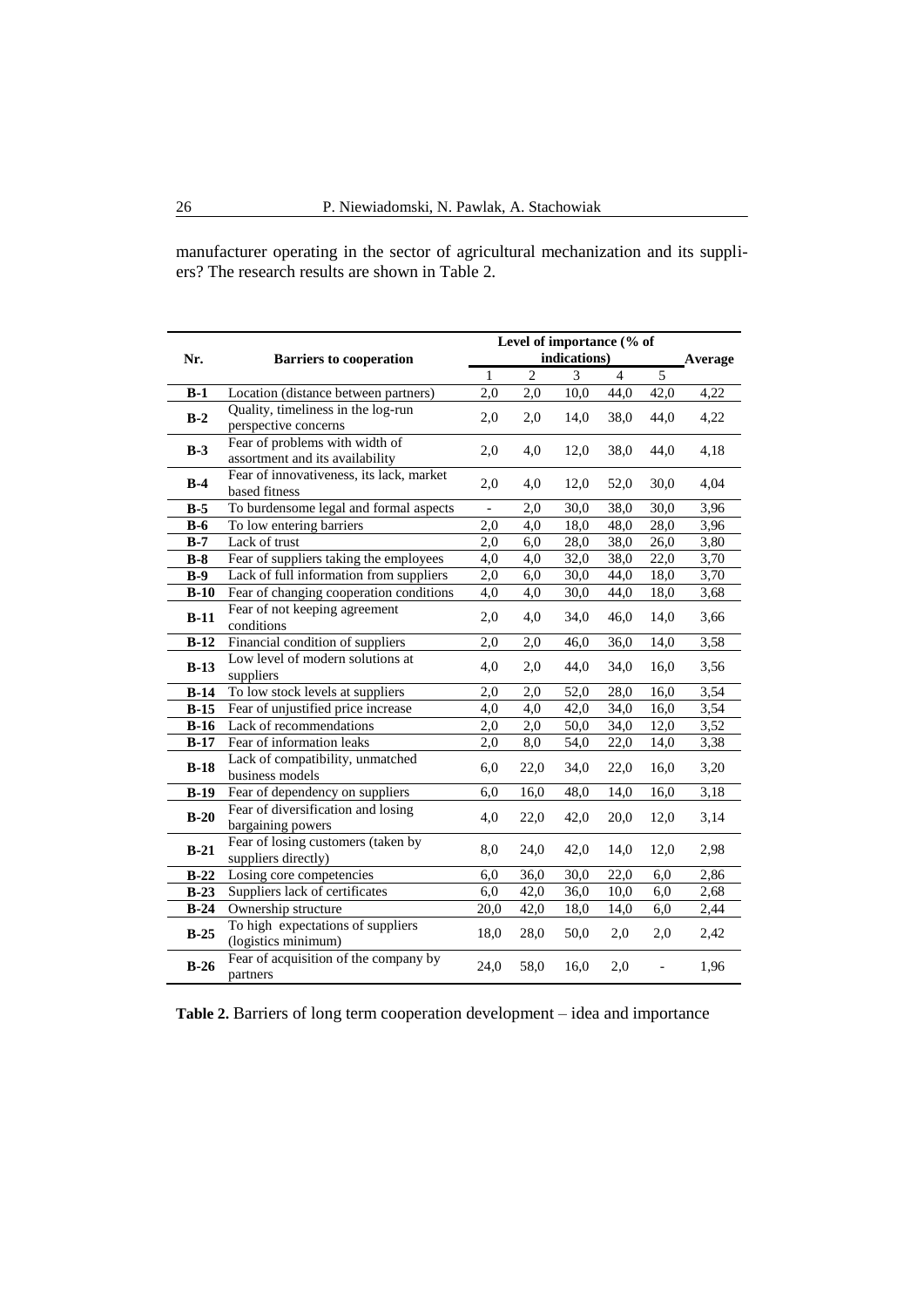In the course of research authors found that an inhibiting factor to cooperation between the supplier and the manufacturer is unfavorable location (distance between entities) and concern about the quality, timeliness in the long term (average 4.22 out of 5 points). According to the authors considering location as a barrier, especially in times of global economy implied the development of modern transport technologies was quite surprising. Distance should not be a problem nowadays. Perhaps such classification of this factor is dictated by the fact that excessive distance can affect the lead-time of some processes, e.g. supply, which in turn diminishes the flexibility of the company. Noteworthy is the fact that too burdensome formal and legal requirements are a barrier inhibiting the establishment of lasting cooperation (average 3.96 out of 5 points). Manufacturers avoid excessive administration wanting to focus on the core operations of the company, which is fully justified. The fear of the acquisition of the company is barrier to cooperation to a small number of manufacturers (1.96 out of 5 points).

#### **4. CONCLUSION**

The diversity and continuous change characterizing contemporary society manifests itself in a diversified transfer of information and multiplicity of their sources. This presents new challenges to enterprises which in fact makes them modify their relationship with the environment (Niewiadomski, 2016). An organization seeking to achieve and maintain competitive advantage – by Sz. Cyfert – should precisely define its business domain, which will enable realization of transactions with cooperators, will ensure the legitimacy of actions taken, ensure access to needed resources and will allow capturing value in the value chain within the industry, especially as according to Nogalski B. (2010) contemporary business is subject to significant changes, consisting in the functioning in the wider institutional perspective, growing discontinuity of development challenges, increasing complexity of the social system.

The success is reached by enterprises that flexibly adapt to the environment, make decisions, often difficult and unpopular, that convert the threat into an opportunity to increase the value of their businesses. In the context of the above, it should be emphasized that the developing businesses are those which create the reality, create expectations and needs of the environment, meet them and think innovatively in the entire chain of value creation (Krawiec, 2014).

Given the above, the authors of this study postulate that it is the quality of relations with cooperators that contributes to the increase in the value of the company, improves its competitive position and becomes a key challenge for today's companies operating especially in the market of industrial goods.

The goal of the discussion presented was therefore determining the significance of the cooperation with regular suppliers for each business area, and to determine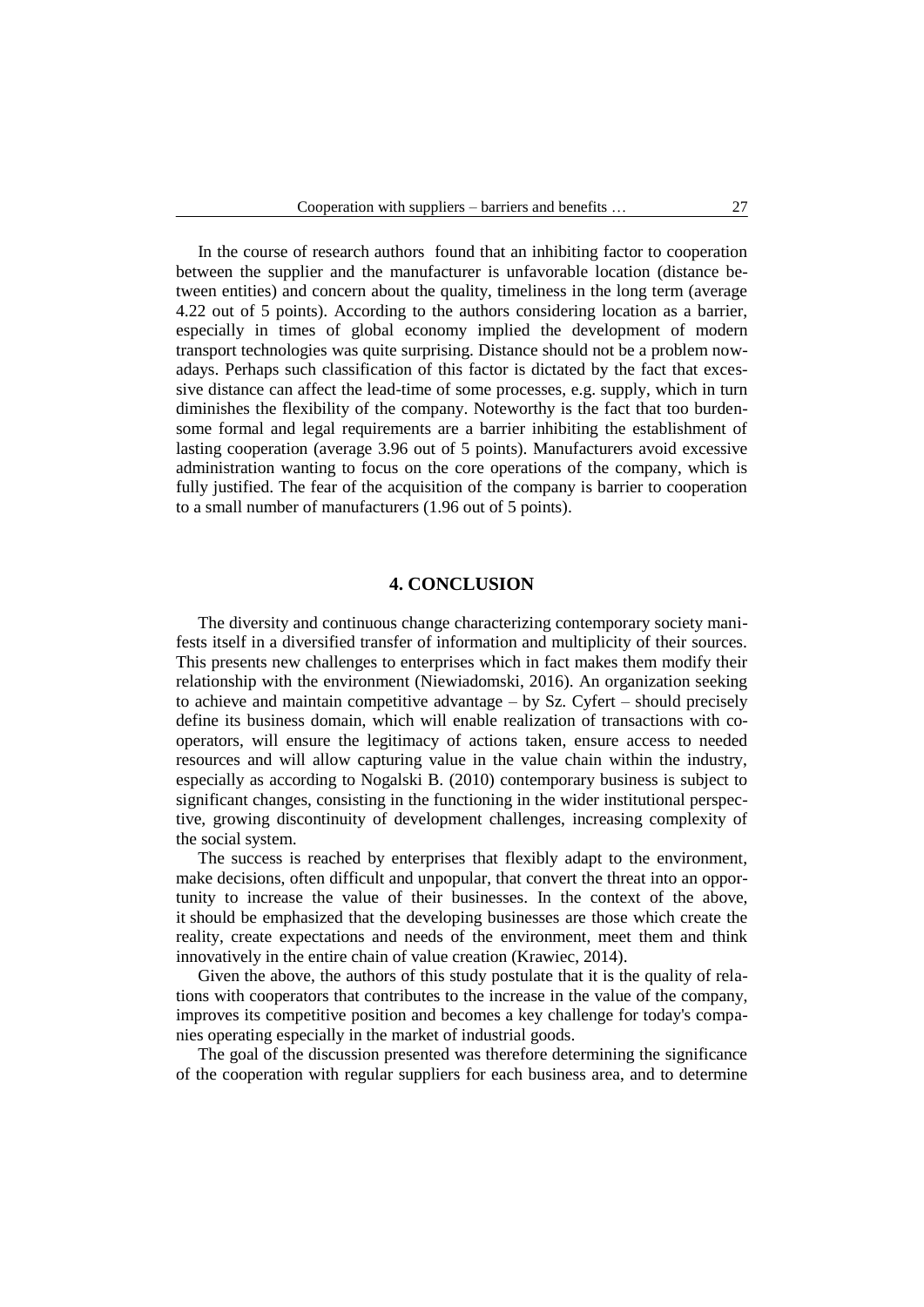the nature and significance of barriers to cooperation by producers operating in the sector, manufacturers of parts for agricultural machinery. In the context of the above, in the course of ongoing research, the authors found that cooperation with regular suppliers to the greatest extent determines the new implementations implying an increase in the range of assortment of produced parts which then results in an increase in capacity utilization and the increase in the number of parts produced. The factor limiting the opportunity of long-term cooperation between the supplier and the manufacturer is unfavourable location (distance between entities) and concern about the quality, timeliness in the long run.

Taking up the research and citing the work by Sudoł S. (2012), the authors accepted that the management is considered as a science, the effect of which is socially useful knowledge in the form of fixed principles of economic and social phenomena and theories that explain reality, provide solutions to be used and help to rationalize the reality. Topicality of the issue of establishing a long term relationship stems from the growing interest in this issue many companies. This concept is often characterized in the general and theoretical sphere, but there are still many areas that require more specific recommendations. The research presented strives for filling the gap in knowledge, through partially but by combining the two dimensions – practical and theoretical.

#### **REFERENCES**

- Austen A., (2014),Efektywność sieci publicznych. Podejście wielopoziomowe, C. H. Beck, Warszawa.
- Bendkowski J. & Radziejowska G., (2005),Logistyka zaopatrzenia w przedsiębiorstwie, Wydawnictwo Politechniki Śląskiej, Gliwice.
- Fertsch M., (2003), Miejsce przedsiębiorstwa przyszłości w łańcuchu dostaw wyniki wstępnych badań, Koncepcje zarządzania przedsiębiorstwem, L. Pacholski, M. Fertsch (Eds.), Instytut Inżynierii Zarządzania Politechniki Poznańskiej, Poznań, pp. 141–146.
- Fertsch M., (2005), Domknięte i przepływowe jednostki produkcyjne, Koncepcje zarzadzania systemami wytwórczymi, M. Fertsch, S. Trzcieliński (Eds.), Instytut Inżynierii Zarządzania Politechniki Poznańskiej, Poznań, pp. 20–28.
- Gordon I. H., (2001), Relacje z klientem. Marketing partnerski, PWE, Warszawa.
- Grzybowska K, (2005), Różne oblicza działań outsourcingowych, Nowoczesne przedsiębiorstwo, red. s. Trzcieliński, Instytut Inżynierii Zarządzania Politechniki Poznańskiej, Poznań, pp. 296–300.
- Harker M.J., (1999), Relationship marketing defined. An examination of current relationship marketing definitions, Marketing Intelligence & Planning, Vol 17, pp. 13–20.
- Kaleta A., (2016), Między tradycyjną a nowoczesną analizą strategiczną, Przegląd Organizacji, nr 3, pp. 4–9.
- Klimek A. & Włodarkiewicz- Klimek H., (2003), Logistyczna obsługa klienta w przedsiębiorstwie przyszłości, Praktyka zarządzania nowoczesnym przedsiębiorstwem, M. Fertsch, S. Trzcieliński (Eds.), Instytut Inżynierii Zarządzania Politechniki Poznań-skiej, Poznań, pp. 279–284.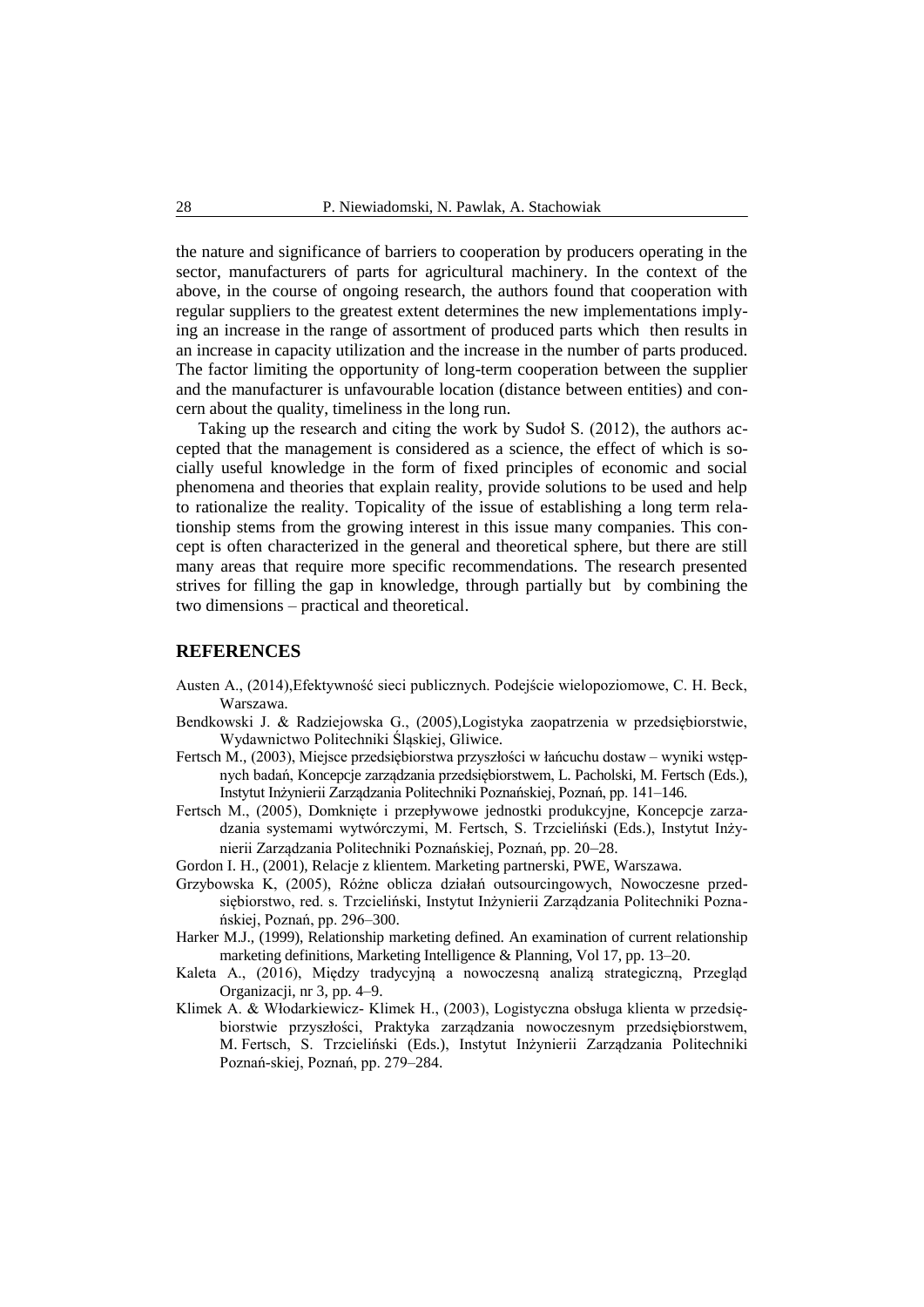- Krawiec J., (2014), Sukces = strategia + elastyczność, Biznes przekraczający granice, Harvard Business Review Polska, Warszawa.
- Lewandowska M.S., (2014), Znaczenie współpracy z partnerami instytucjonalnymi dla sprawności innowacyjnej polskich przedsiębiorstw przemysłowych, Gospodarka Materiałowa nr 11, pp. 10–18.
- Lichtarski, (2015), Praktyczny wymiar nauk o zarządzaniu, PWE, Warszawa.
- Łuczak J., (2008), System zarządzania jakością dostawców w branży motoryzacyjnej ocena istotności wymagań, Wydawnictwo Akademii Ekonomicznej w Poznaniu, Poznań.
- Niewiadomski P., (2016), Determinanty elastyczności funkcjonowania przedsiębiorstwa produkcyjnego sektora maszyn rolniczych, Wyd. Politechniki Poznańskiej, Poznań.
- Niewiadomski P., (2011), Kwantytatywna ocena jakości procesu komunikacji rynkowej, Komunikacja rynkowa. Strategie i instrumenty, red. B. Pilarczyk, Zeszyty Naukowe 208, Wydawnictwo Uniwersytetu Ekonomicznego w Poznaniu, Poznań.
- Nogalski B., (2010), Lean Management, Koncepcje zarządzania. Podręcznik akademicki ,red. M. Czerska, A. Szpitter, Wydawnictwo C. H. Beck, Warszawa.
- Nogalski B. & Niewiadomski P., (2016), Relacje: zaopatrzenie a sprzedaż w świetle współczesnej ekonomii – rekomendacje w kierunku elastycznej organizacji, Horyzonty współczesnego zarządzania, M. Żemigała (Ed.), Wydawnictwo Naukowe Wydziału Zarządzania Uniwersytetu Warszawskiego, Warszawa, pp. 454–474.
- Nogalski B.& Niewiadomski P., (2013), Koncepcja oceny dostawcy w elastycznym zakładzie wytwórczym – strategiczna perspektywa sukcesu, Zarządzanie i Finanse, no 4, pp. 277–292.
- Nowak D., (2012), Zarządzanie międzyorganizacyjnymi relacjami kooperacyjnymi w przedsiębiorstwach przemysłowych, Wydawnictwo Uniwersytetu Ekonomicznego, Poznań.
- Otto J., (2004), Marketing relacji. Koncepcja i stosowanie, Wydawnictwo C. H. Beck, Warszawa.
- Rudawska E., (2008), Znaczenie relacji z klientami w procesie kształtowania wartości przedsiębiorstwa, Wydawnictwo Naukowe Uniwersytetu Szczecińskiego, Szczecin.
- Skrzypek E., (2003), Miejsce zasobów niematerialnych w kształtowaniu wartości przedsiębiorstwa, Wpływ zasobów niematerialnych na wartość firmy, E. Skrzypek (Ed.), UMCS, Lublin.
- Startegor, (1999), Zarządzanie firmą. Strategie. Struktury. Decyzje. Tożsamość, PWE, Warszawa.
- Sudoł S, (2012), Nauki o zarządzaniu, PWE, Warszawa.
- Szymczak J. & Urbaniak M., (2006), Satysfakcja klienta jako wyznacznik działań przedsiębiorstw, Marketing i Rynek, 12/2006, pp. 22–24.
- Światowiec J., (2008), Znaczenie partnerstwa w relacjach gospodarczych, Prace z zakresu handlu i instytucji rynkowych, Zeszyty Naukowe nr 757, Uniwersytet Ekonomiczny w Krakowie, Kraków, p. 105–118.
- Światowiec J., (2006), Więzi partnerskie na rynku przedsiębiorstw, PWE, Warszawa.
- Tomczak-Horyń K. & Knosala R., (2016), Projekt systemu kreatywności pracowników przedsiębiorstw produkcyjnych, Zarządzanie Przedsiębiorstwem, Nr 2, pp. 34–39.
- Walentynowicz P., (2013), Uwarunkowania skuteczności wdrażania Lean Management w przedsiębiorstwach produkcyjnych w Polsce, Wydawnictwo Uniwersytetu Gdańskiego, Gdańsk.
- Witkowski J. (2010), Zarządzanie łańcuchem dostaw. Koncepcje. Procedury. Doświadczenia, PWE, Warszawa.